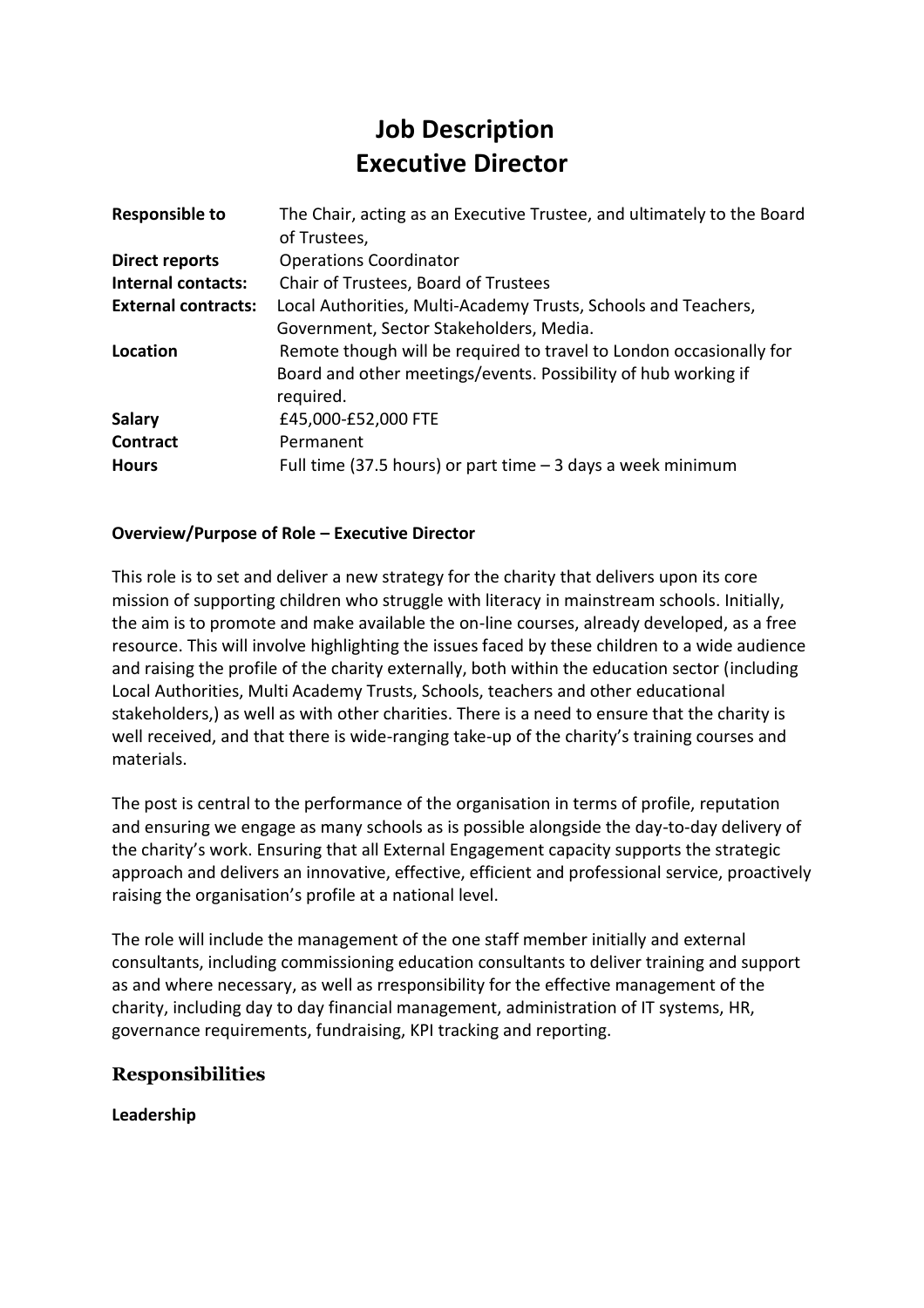To be the face and voice of the charity: its principal ambassador to the broader community and to lead the organisation internally, through appropriate direction, guidance, support and challenge.

## **Strategy**

To work with the Board to put together a new strategy for the charity that initially focuses on the free dissemination (and possible future creation, of on-line courses), summarised in a clear strategic plan, and lead the implementation and successful achievement of all objectives, targets, and outcomes.

### **General Operations**

- To be responsible for the day-to-day management of the charity
- To highlight the issues faced by children who struggle with literacy in mainstream schools to a wide audience
- To raise the profile of the charity externally, both within the education sector (including Local Authorities, Multi Academy Trusts, Schools, teachers and other educational stakeholders,) as well as with other charities in order to distribute our training materials
- To develop an impact evidence-base of educational delivery to aid in building the charity's reputation and narrative for influencing government and stakeholders in the future
- To manage the relationships with our existing consultants, and develop new ones, being mindful of opportunities that may arise that will further our mission
- To manage the Operations Coordinator
- To ensure the smooth running of the courses and appropriate engagement with course attendees
- To understand and use the learning platform, Brightspace, in order to facilitate in the delivery of free courses on-line (training and external support provided)
- To be responsible for the efficient and effective delivery of the External Engagement activity campaigns, to be delivered through Marketing and Communications Consultant/s
- To ensure that relevant statutory and regulatory requirements are met (e.g. Data Protection, H&S)
- To keep the Chair informed of charity matters on a monthly basis and to report formally to the Board on a quarterly basis.

## **Monitoring, Evaluation & Reporting**

• To work with the Board to put together an Annual Operating Plan and ensure it is up-dated quarterly and demonstrates the charity's progress against strategic objectives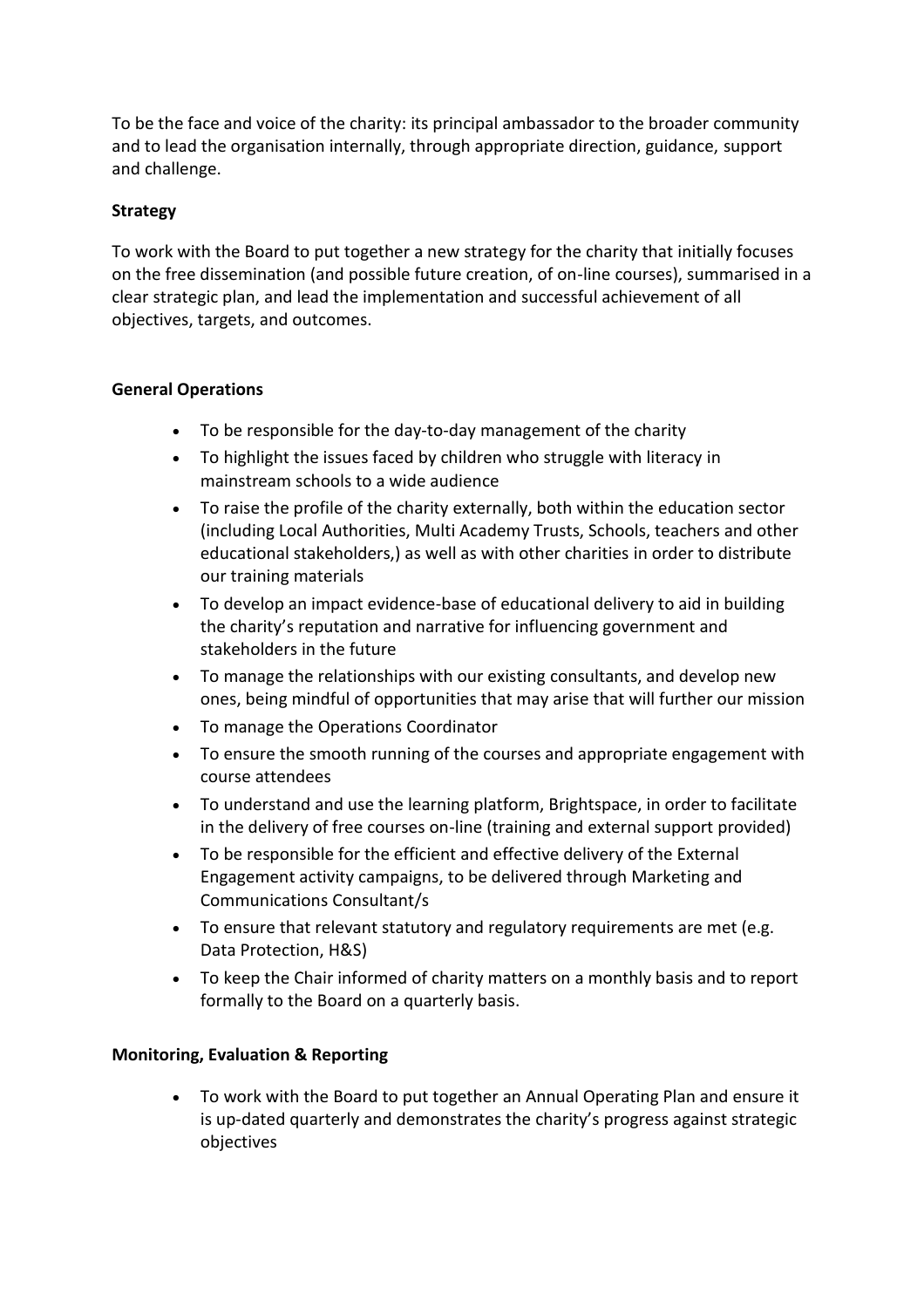• Lead on putting together an Annual Report that showcases our work with other appropriate information eg case studies, key statistics

## **Finance**

- To work with the Treasurer to set and keep to an agreed budget
- Overall responsibility for the monitoring, planning and delivery of the charity's budget, ensuring that financial targets are met
- General financial and budgetary administration and record keeping

## **Fundraising**

- Researching new potential funders
- Drafting grant applications and proposals as appropriate

#### **Governance**

- To ensure, in consultation with the Board, that the charity's overall governance structure, policies, and procedures are appropriate, effective and implemented, and advising the Board and taking remedial measures and implementing changes as necessary
- Working closely with the Chair to draft board papers and agendas ahead of quarterly meetings
- Monitor and follow up on agreed actions following quarterly board meetings
- Attending board meetings and taking minutes
- Day to day governance support (e.g. filing necessary documents)

#### **HR**

• Day to day HR provision, administration and record keeping with the support of our HR consultants

#### **Other**

- To work as part of a team and contribute to the overall aims and objectives of the organisation
- To be an advocate for the organisation
- To attend staff meetings and training as required
- All staff are required to operate in accordance with Driver Youth Trust's values, policies and procedures, including but not limited to, Health and Safety, and Data Protection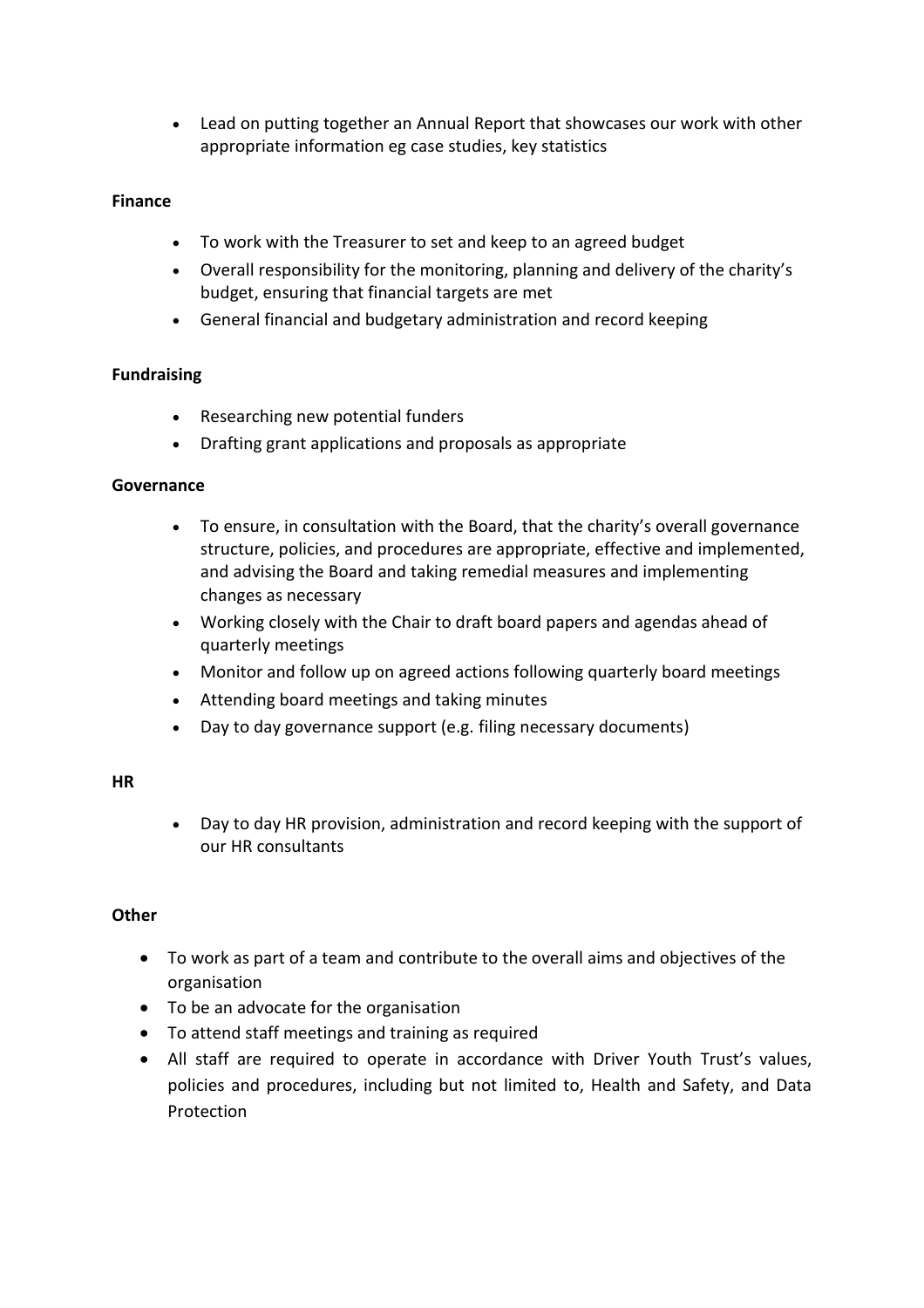The above list of duties and responsibilities is not exhaustive and you may be required to undertake other responsibilities and training as requested and as appropriate to your role level.

This job description sets out the duties of the post at the time it was drawn up. Such details may vary from time to time without changing the general character of the duties or the level of responsibility involved.

## **Person Specification**

## Essential

- An understanding of the educational sector
- Recent experience of leadership in a charity, not-for-profit, private or public sector organisation, working to a governing body of trustees or directors or similar
- Experience of financial management including managing budgets, and undertaking day to day financial tasks for a small organization
- Experience of planning, reporting and presenting at senior/board level
- Experience of building strategic relationships and partnerships
- Excellent communication (verbal and written), presentation (digital and face-toface) and interpersonal skills. Enjoys being the face of an organisation and has an ability to enthuse and engage others in a cause
- Ability to earn and maintain the trust of those people with whom the organisation deals, including funding bodies
- Track record of successful income generation, through trust or foundation funding or other fundraising,
- Solutions-based, 'can do' attitude. Thrives on taking responsibility for actions, overcoming obstacles, and delivering. In addition, the successful candidate needs to have the ability to think creatively, be agile and responsive to the current educational landscape and be able to be a 'voice' on behalf of the charity and the children and young people we represent.
- Excellent organisational, administrative and IT skills, including Microsoft Office
- Experience of or the ability to track and report against organisational KPIs and experience of using data to drive decision making
- An understanding of legislation relevant to operations of small not for profit organisations (including but not limited to data protection, safeguarding and health and safety)
- **Experience of Charity Governance**
- Able to plan, prioritise and deliver to tight timescales, responding flexibly and effectively under pressure
- Strong attention to detail
- Line management experience
- As part of a small team, the successful candidate will be expected to work collaboratively and flexibly with an ability to work at pace and under pressure